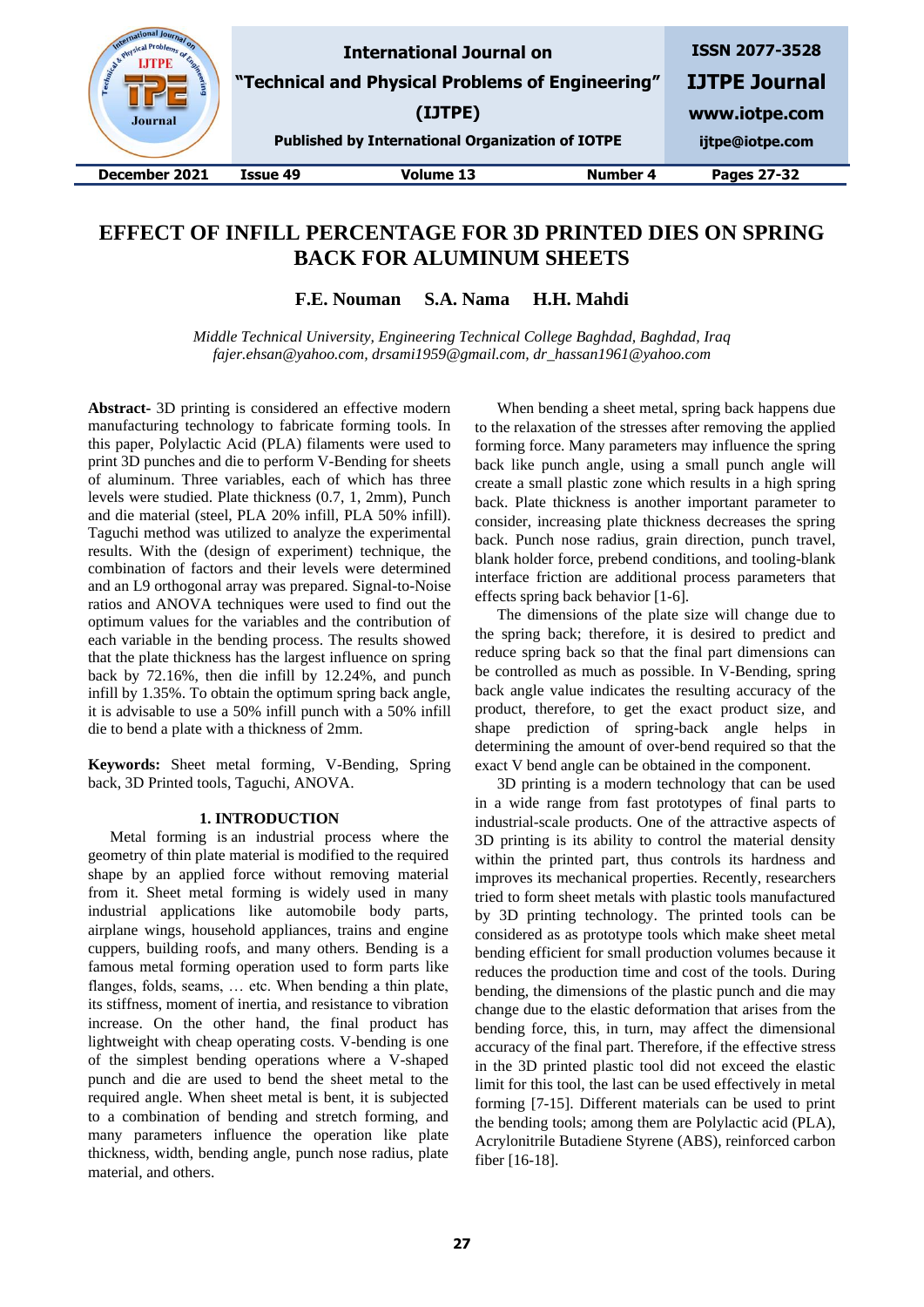This work aims to investigate the possibility of using 3D printed plastic dies to conduct V-bending process for thin sheet aluminum and compare them with metal die to produce minimum spring back. Taguchi method was utilized to optimize the process and find out the contribution of different parameters on spring back values.

### **2. MATERIALS AND METHODS**

Wire filament made of PLA was used with a 3D printing machine; the wire was fed into heated extruder and deposited through multiple layers to produce a threedimensional punch and dies.

### **2.1. Materials**

Strips of AL 1100 with different thickness (0.7, 1, and 2 mm) were used to investigate the variation of spring back with sheet thickness. Punch and dies were manufactured from AISI 1010 Steel with the main parameters (Bending angle 90 degrees, Punch nose radius 5mm, and die corner radius 2.5mm). Plastic punch and die shown in Figure 1 were printed using Polylactic Acid (PLA) Plastic, their main dimensions were same as that for the steel, and two inside filling strategies were adopted (50% and 20%). Other printing parameters were (Printing temperature =  $200^{\circ}$ C, Nozzle diameter = 0.4mm, Layer height = 0.2mm, Number of layers = 10). The mechanical properties of Aluminum, steel and PLA plastic are listed in Table 1.



Figure 1. 3D printed punch and die

Table 1. Mechanical properties of materials used in work

|                    | Yield<br>strength | Tensile<br>strength | Young's<br>modulus | Poisson's<br>ratio |
|--------------------|-------------------|---------------------|--------------------|--------------------|
|                    | (MPa)             | (MPa)               | (MPa)              |                    |
| AL 1100            | 56                | 112                 | 69000              | 0.33               |
| 1010 Steel         | 305               | 365                 | 190000             | 0.33               |
| <b>PLA Plastic</b> | 70                | 73                  | 1280               | 0.36               |

# **2.2. Taguchi Methodology**

Taguchi method uses three major tools to analyze the experimental results statistically. These tools are the orthogonal array, signal-to-noise ratio (S/N), and analysis of variance technique (ANOVA). The orthogonal array is a set of all processing parameters and their levels with a minimum number of required experiments. S/N ratios and ANOVA are used to find out the optimum variable values and the contribution of each variable in the process [19]. In this work, three parameters were studied (Workpiece thickness, punch material, and die material), each of these parameters contains three values as listed in Table 2.

Table 2. Variable parameters and their levels

| Variables      | levels |                |                |  |
|----------------|--------|----------------|----------------|--|
|                |        |                |                |  |
| Thickness (mm) | 0.7    |                |                |  |
| Punch          | steel  | <b>PLA 50%</b> | <b>PLA 20%</b> |  |
| Die            | steel  | <b>PLA 50%</b> | PLA 20%        |  |

#### **2.3. Bending Process**

To study how the different parameters affect spring back, the bending process was conducted using three cases. In case 1, steel punch was used with three different dies (steel, Plastic 50% infill, and plastic 20% infill). In case 2 and case 3, Plastic 50% infill punch and Plastic 20% infill punch respectively were used with different dies. All these punch-die combinations were used to bend aluminum strips with different thickness as shown in Figure 2. Image processing technique with the aid of Solidworks software was adopted to calculate the spring back angles for the resulting specimens.



Figure 2. Punch-die combinations (a) Steel-50% infill, (b) 50%-50% infill

### **3. RESULTS AND DISCUSSION**

The spring back resulting from the different Punch-Die combinations for different strip thickness was measured and will be discussed below.

# **3.1. Punch (Steel) - Die (Different Materials)**

It was noted that increasing plate thickness decreases the spring back as shown in Figure 3**.** Increasing plate thickness increases the bending moment during bending and in turn increases the mechanical deformation which affects the spring back angle significantly. A comparison between the different die materials shows that for small plate thickness (i.e., 0.7mm) using punch and die made of steel (steel-steel combination) gives the minimum spring back value and a big gap in spring back value between the steel-steel combination and the steel-plastic combinations was observed. For 1mm and 2mm plate thickness, the gab decreases significantly and results for steel - 50% infill combination shows spring back angle better than steel-steel.

### **3.2. Punch (50% Infill) - Die (Different Materials)**

For this case, lower values for spring back angle were observed for both plastic-plastic combinations in comparison with plastic-steel combination as shown in Figure 4. For 0.7mm plate thickness, the spring back angle for 50%-20% and 50%-50% infill is almost the same (6.36 and 6.34 degrees respectively), while for 50%-St combination it was (9.96 degrees). For 1mm plate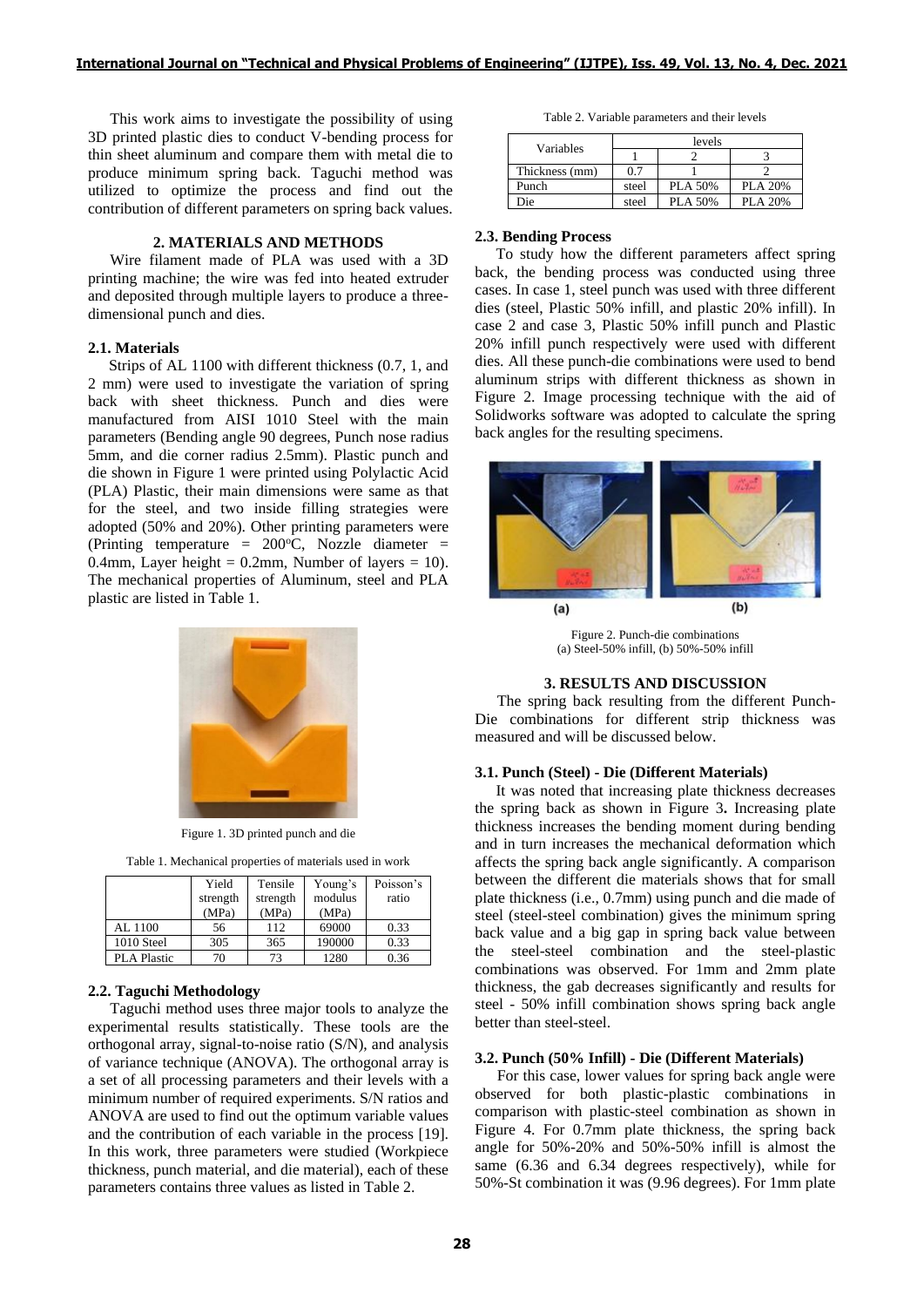thickness, the spring back angle was (2.31, 3.22, and 7.46 degrees) for 50%-50%, 50%-20%, 50%-Steel, respectively. For the range 1 to 2mm plate thickness, the spring back angle for both plastic-plastic combinations is almost constant. The 50%-50% infill combination results in the minimum spring back angle, which means that we can use the plastic-plastic combination effectively.



Figure 3. Spring back variation with plate thickness, steel punch and different dies



Figure 4. Variation of spring back with plate thickness, 50% infill punch and different dies

# **3.3. Punch (20% Infill) - Die (Different Materials)**

For this case, again lower spring back angle was observed for both plastic-plastic combinations in comparison with plastic-steel combination for 0.7mm plate thickness as shown in Figure 5. For 1mm thickness, the minimum spring back angle is observed with the 20%-St combination followed by the 50%-50% combination. For 2mm plate thickness, 20%-steel combination still results in the minimum spring back angle and the difference in spring back angle is small (about 0.27 degree between 20%-St and 20%-50%) which indicates the ability of replacing plastic-steel combination with plastic-plastic combination.

It can be noted from the previous results that for plate thickness 0.7mm, using any combination of steel-plastic or plastic-steel results in higher values for spring back angle. Also, it can be noted that increasing the plate thickness decreases the gap between spring back values. For plate thickness 0.7 mm, the spring back angle for both plastic-plastic combination is less than steel-steel combination, while for plate thickness within the range (1 to 2mm), using 50%-50% combination can give spring back results better than that for St-St combination as shown in Figure 6.



Figure 5. Spring back variation with plate thickness, 20% infill punch and different dies



Figure 6. Spring back for plastic and steel combinations

### **3.4. Economic Considarations**

Using 3D printed dies offers some economic advantages. It was noted that there were surface scratches at the outer surface of the bent strip when using steelsteel or steel-plastic combination. These surface scratches were less when using plastic-plastic combinations. Six hours and forty-one minutes was required to print the 50% infill density PLA plastic punch and die, while this time was two hours and seven minutes when printing the 20% infill density punch and die. On the other hand, steel dies are heavier than plastic dies. The total weight of 50% infill density punch and die was (128 grams) and that for 20% infill density was only (89 grams). Plastic dies don't need experienced worker to manufacture them as they depend on 3D-printer while steel dies need a skilled worker to manufacture them; therefore plastic dies are less expensive than steel dies. Taking the economic cost in consideration, it can be concluded that a (50%-50%) combination can be used effectively to replace the (St-St) combination in V-Bending.

### **3.5. Analyzing Spring Back Variations**

Minitab 19 software was used to obtain the signal to noise ratio for plate thickness, punch material, and die material in each of the nine tests to see the effect of these parameters on the spring back value. Table 3 shows the design of experiment.

The "Smaller the Better" equation was selected to calculate the S/N ratio, since the lowest spring back value was the desired outcome for the bending process. Table 4 lists the mean (S/N ratio) for spring back at each level for the different parameters. The graphical illustrations of the S/N ratios are presented in Figures 7-9. As can be noted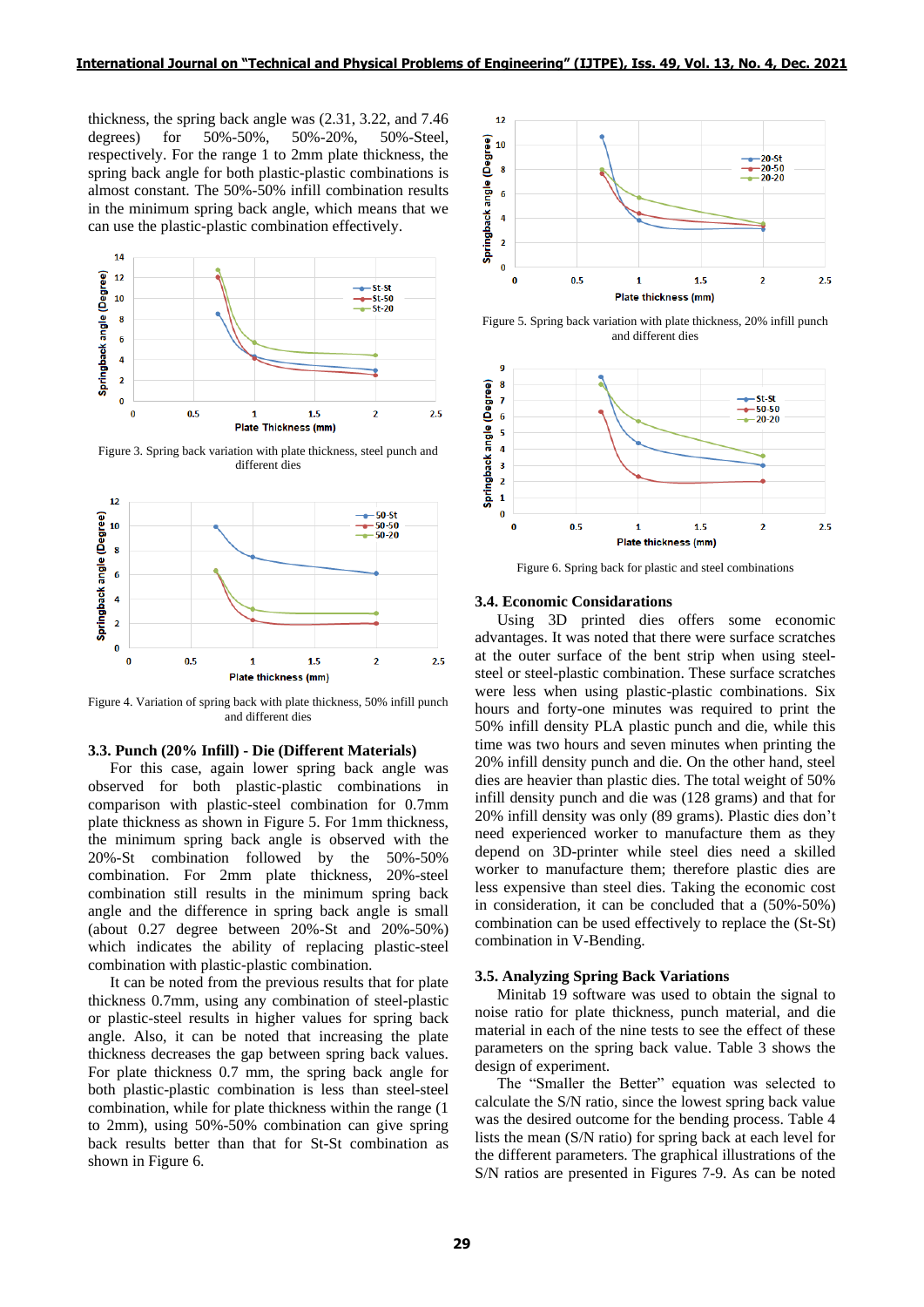that all variables have significant influences on the spring back, but their significance degrees vary. The sheet thicknesses are the most significant than the punch and die infill percentage.

|  |  | Table 3. Design of experiment |
|--|--|-------------------------------|
|  |  |                               |

| Test | Punch infill | Die infill | <b>Thickness</b> | Spring back |
|------|--------------|------------|------------------|-------------|
| No.  | $(\%)$       | (% )       | (mm)             | (Degree)    |
|      | 100          | 100        | 0.7              | 8.49        |
| 2    | 100          | 50         |                  | 4.16        |
| 3    | 100          | 20         | 2                | 4.45        |
| 4    | 50           | 100        |                  | 7.46        |
| 5    | 50           | 50         | $\mathfrak{D}$   | 2.00        |
| 6    | 50           | 20         | 0.7              | 6.36        |
| 7    | 20           | 100        | 2                | 3.14        |
| 8    | 20           | 50         | 0.7              | 7.68        |
| 9    | 20           | 20         |                  | 5.73        |

Table 4. Mean Signal-to-Noise ratio for spring back

| Level | Punch     | Die       | Thickness |
|-------|-----------|-----------|-----------|
|       | $-14.270$ | $-14.733$ | $-17.452$ |
|       | $-13.182$ | $-12.037$ | $-15.000$ |
|       | $-14.642$ | $-15.324$ | $-9.642$  |
| Delta | 1.461     | 3.287     | 7.809     |
| Rank  |           |           |           |







Figure 8. Effect of Die infill % on spring back

The infill density is an important parameter. Increasing the infill density increases the amount of material for the punch or die and this increases the bonding areas between layers. When increasing the bonding area between the layers this in turn reduces the tendency for layers delamination and part fracture.



Figure 9. Effect of plate thickness on spring back

### **3.6. ANOVA for Spring Back**

Analysis of variance (ANOVA) was performed to find out the contribution of the punch, die infill and plate thickness. Table 5 lists the spring back ANOVA results for the V-bending operations.

Table 5. Analysis of variance for Spring back

| Source    | DF | Seq SS  | Contribution | F-Value | P-Value |
|-----------|----|---------|--------------|---------|---------|
| Punch     |    | 0.02721 | 1.35%        | 0.09    | 0.913   |
| Die       |    | 0.24605 | 12.24%       | 0.86    | 0.538   |
| Thickness | 2  | 1.45050 | 72.16%       | 5.06    | 0.165   |
| Error     | 2  | 0.28647 | 14.25%       |         |         |
| Total     |    | 2.01023 | 100.00%      |         |         |

The smallest P-Value is (0.165) which means that the plate thickness has the greatest influence on the spring back with the highest contribution of (72.16%), followed by the Die infill contribution of (12.24%), and the lowest contribution (1.35%) is referred to the punch infill%. In addition, we can see in the response table for means table 6 the same contribution, first rank is plate thickness second is die infill% followed by punch infill%.

Table 6. Spring back for means

| Level | Punch | Die   | <b>Thickness</b> |
|-------|-------|-------|------------------|
|       | 5.517 | 5.513 | 7.510            |
|       | 5.273 | 4.613 | 5.783            |
|       | 5.700 | 6.363 | 3.197            |
| Delta | 0.427 | 1.750 | 4.313            |
| Rank  |       |       |                  |

The main effects plot for means is shown in figure 10, it shows that if we use a 50% infill punch with 50% infill die to bend a plate with thickness 2mm, we will have the most optimum spring back angle. With the infill density of 50% configuration, we obtain a good balance between printing time, material content, and punch/die strength.

# **4. CONCLUSIONS**

 This work investigates the effect of infilling percentage for 3D printed bending tools on spring back when bending aluminum sheets having different thickness. Taguchi method was used to analyze and find the optimum levels for infilling percentages and thickness parameters to find their effect on spring back. The following conclusions can be remarked: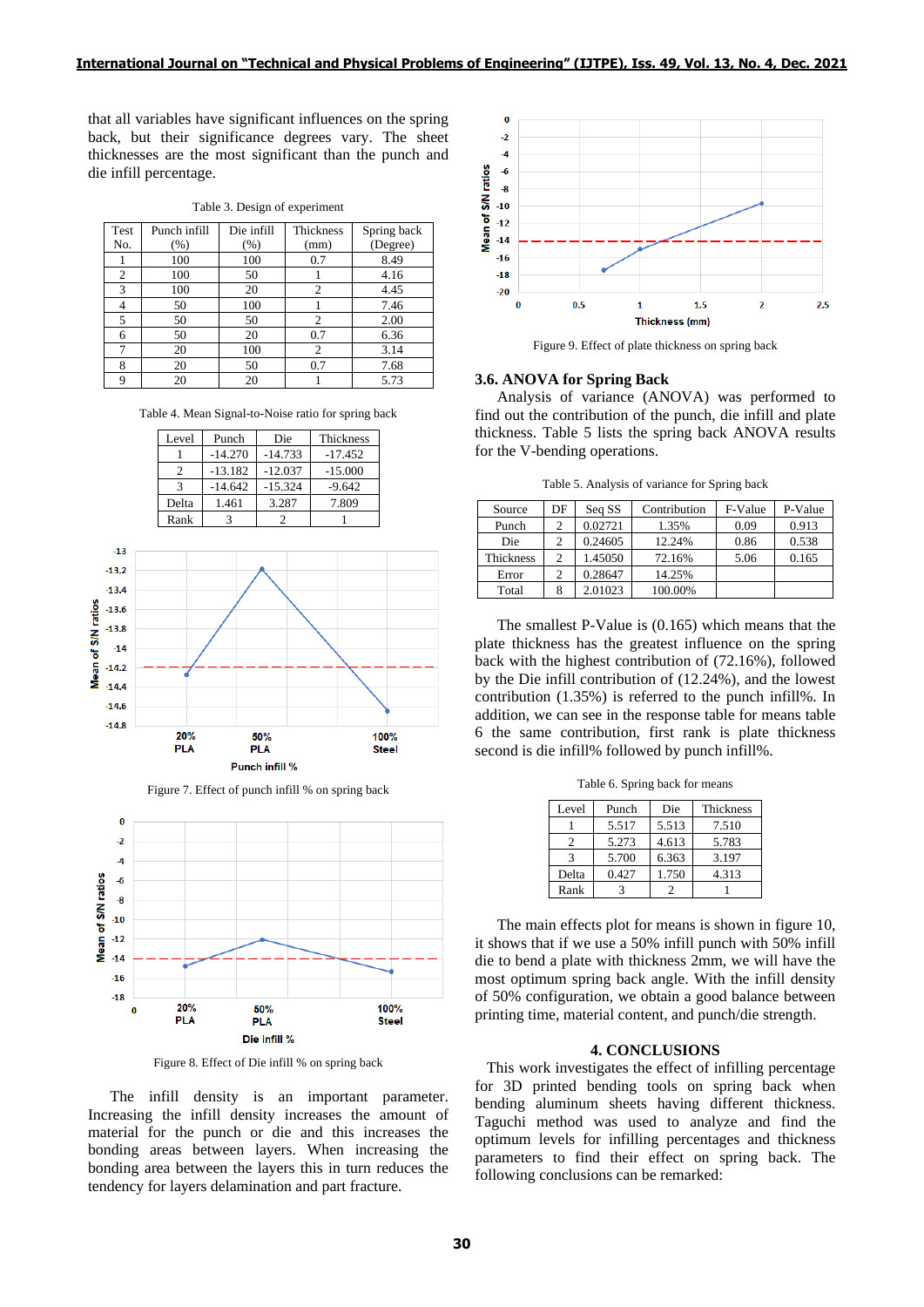

Figure 10. Effect of plate thickness on spring back

1. 3D printed plastic tool can be used effectively in toolmaking, specifically in V-bending of sheet metal for single and small batch production.

2. 3D printed plastic tool are economical tools, the printing process did not need the presence of operator because it is fully automated, and therefore it can be performed continually 24 hours a day.

3. Using plastic tools with 50% infill is more economical than steel dies for limited production rates and can results in less spring back.

4. When using plastic tools with different infill density, printed PLA tools with 50% infill had less minimum spring back than printed PLA tools with 20% infill.

5. Infill percentage affects the spring back significantly and the optimum levels of processing parameters were found to be at 50% infill punch with 50% infill die to bend a plate with thickness 2mm.

6. The contribution of the different parameters on spring back was found to be (72.16%) for plate thickness,  $(12.24\%)$ , and  $(1.35\%)$  for die infill % and punch infill%, respectively.

## **ACKNOWLEDGMENTS**

The authors express their gratitude to the Engineering Technical College, Middle Technical University, Baghdad, Iraq for the financial support of this work.

## **REFERENCES**

[1] S.B. Chikalthankar, G.D. Belurkar, V.M. Nandedkar, "Factors Affecting on Spring Back in Sheet Metal bending - A Review", International Journal of Engineering and Advanced Technology (IJEAT), Vol. 3, No. 4, pp. 274-251, 2014.

[2] P. Chandrasekaran, K. Manonmani, "A Review on Springback Effect in Sheet Metal Forming Process", International Conference on Systems, Science, Control, Communication, Engineering and Technology, pp. 43-49. 2015.

[3] B. Gautam, P. Kumar, V. Chandra, K. Rawat, "Analysis of Spring Back Variation in V Bending", International Journal of Engineering Research & Technology (IJERT), Vol. 5, No. 2, pp. 555-560, 2016.

[4] M.A. Abdullah, "Spring Back Prediction in V-Die Bending Process Using Artificial Neural Network (ANN)", Al-Qadisiyah Journal for Engineering Sciences, Vol. 10, No. 2, pp. 180-190, 2017.

[5] S. Saravanan, M. Saravanan, D. Jeyasimman, "Experimental Prediction and Investigation of Spring Back in U Bending Profile Process Using RSM and ANOVA", International Journal of Mechanical and Production Engineering Research and Development (IJMPERD), Vol. 9, Special Issue 2, pp. 760-772, 2019.

[6] P. Purwatono, E. Nelvi, H. Nofri, A. Muhammad, M. Muhibuddin, "Effect of Spring Back on Formation Process of Sheet Metal Bending Plates", Teknomekanik, Vol. 3, No. 1, pp. 28-35, 2020.

[7] I. Durgun, "Sheet Metal Forming Using FDM Rapid Prototype Tool". Rapid Prototyping Journal, Vol. 21, No. 4, pp. 412-422, 2015.

[8] P. Zeleny, T. Vana, J.J. Stryal, "Application of 3D Printing for Specific Tools", Materials Science Forum, Vol. 862, pp. 316-323, 2016.

[9] N. Nakamura, K. Mori, F. Abe, Y. Abe , "Bending of Sheet Metals Using Plastic Tools Made with 3D Printer". Procedia Manufacturing, Vol. 15, pp. 737-742, 2018.

[10] L.B. Aksenov, I.Y. Kononov, "3D Printed Plastic Tool for Al Thin Sheet Forming", IOP Conference Series, Earth and Environmental Science, Vol. 337:012053, 2019.

[11] C. Grigoras, B. Chirita, G. Brabie, "Additive Manufacturing of A Stretch Forming Die Using 3D Printing Technology", IOP Conference Series Materials Science and Engineering, Vol. 564:012017, 2019.

[12] V.G. Zaragosa, M. Strano, L. Iorio, M. Monno, "Sheet Metal Bending with Flexible Tools", Procedia Manufacturing, Vol. 29, pp. 232-239, 2019.